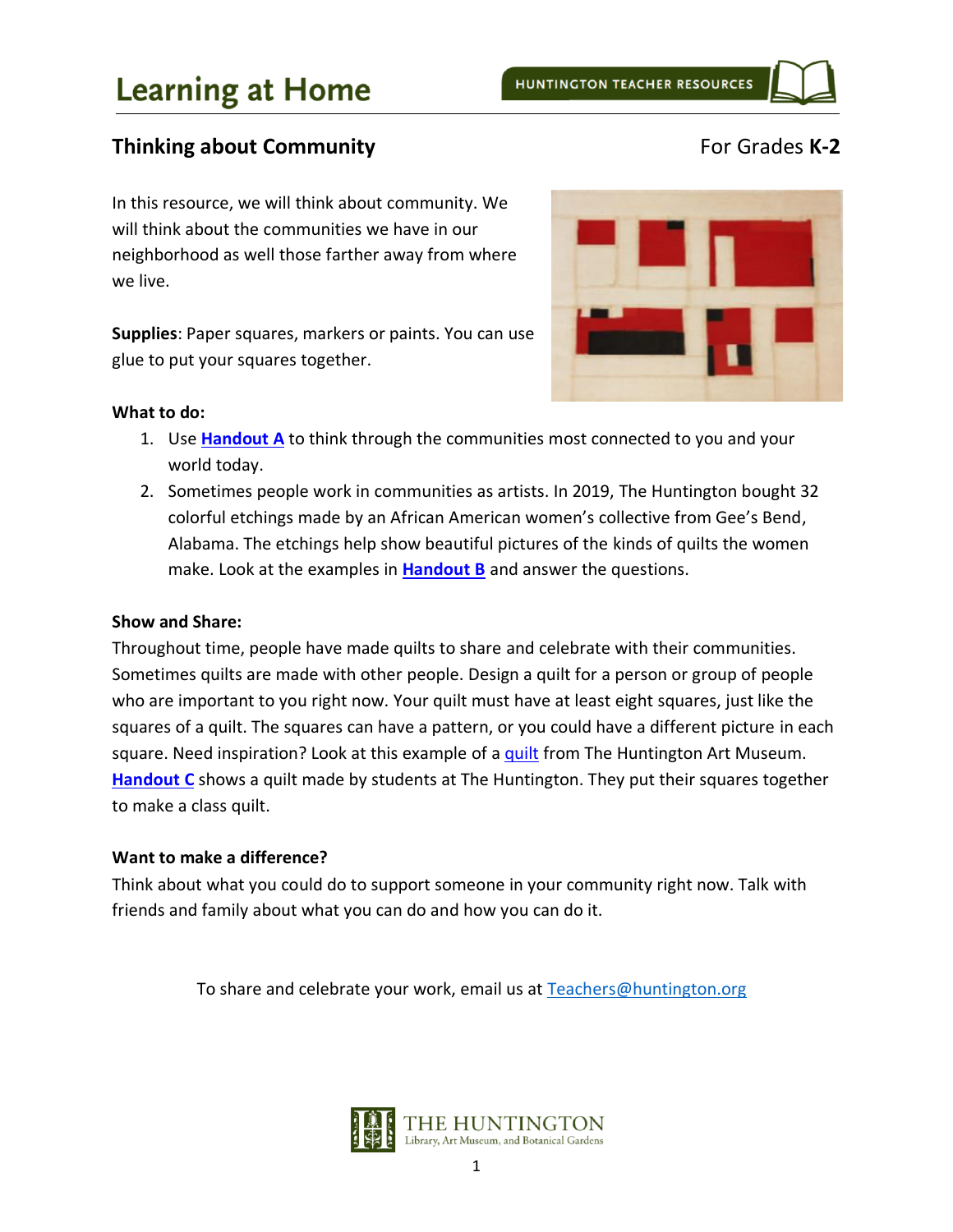### **This resource has some alignment with:**

CCSS.ELA-LITERACY.CCRA.R.7 Integrate and evaluate content presented in diverse media and formats, including visually and quantitatively, as well as in words.

NCAS Anchor Standard 1-3 Generate and conceptualize artistic ideas and work, organize and develop artistic ideas and work, refine and complete artistic work

C3 Framework. D2.Civ.7.K-2 Apply civic virtues and democratic principles when participating in school/community settings/when working with others

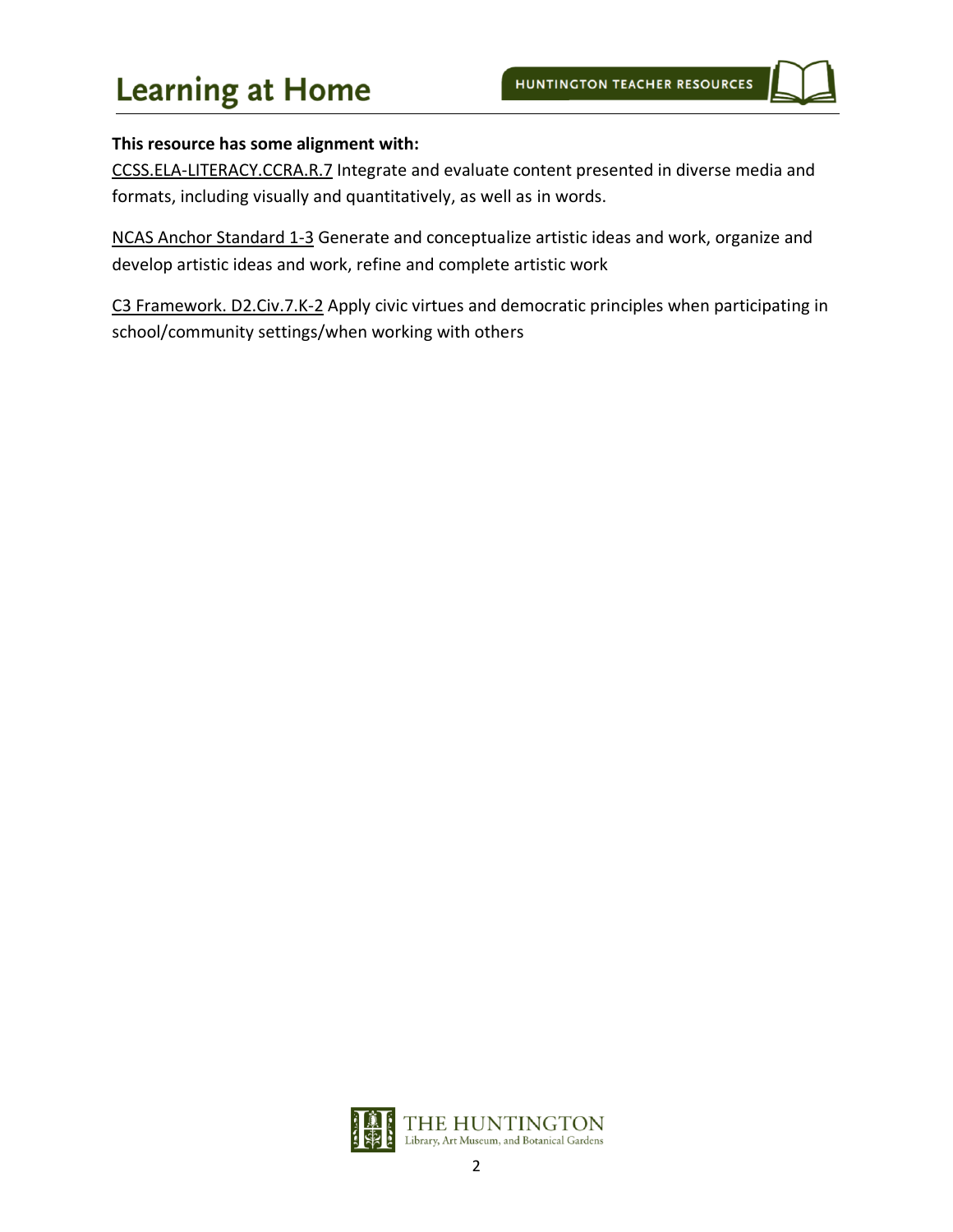### **Handout A**

<span id="page-2-0"></span>Make a list or draw a picture to show why communities are important.

Who is important to you in your local community?

Write a list or draw some pictures of the people here:

Me and the Communities Around Me



Are there communities across the world would like to be connected with? List them here or draw a picture.

Are there communities or people in other states who are important to you? Write a list or draw a picture here:

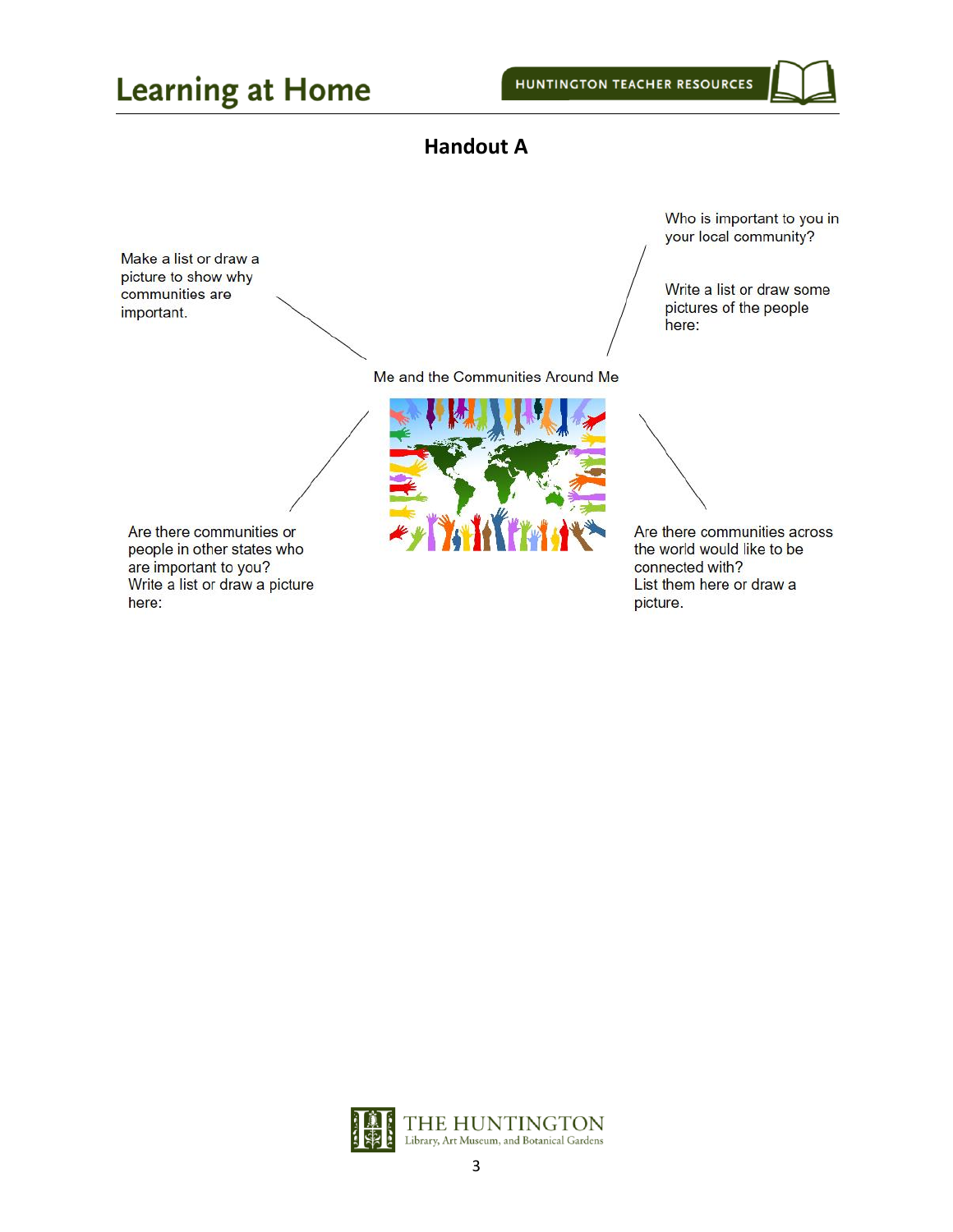

<span id="page-3-0"></span>

### **Example 1**

**Maker:** Louisiana Bendolph **Date Made**: 2007

1. What do you see? Write a list here:

2. Imagine you are the creator of this. What title would you give it?

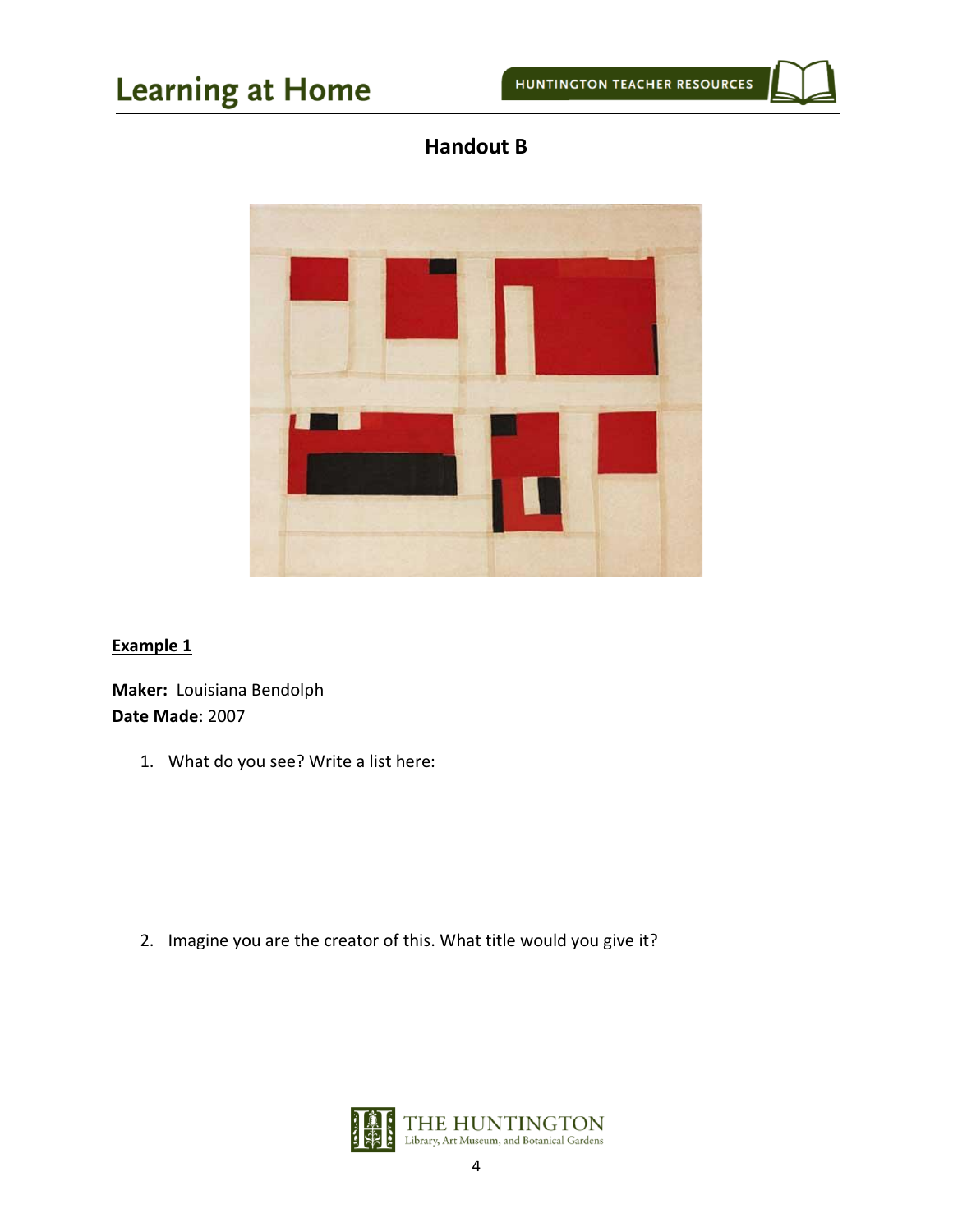

### **Example 2**

**Maker:** Mary Lee Bendolph **Date Made:** 2014

- 1. What do you see? Write a list here:
- 2. How is different or similar to Example 1?
- 3. Imagine you are the creator of this. What title would you give it?